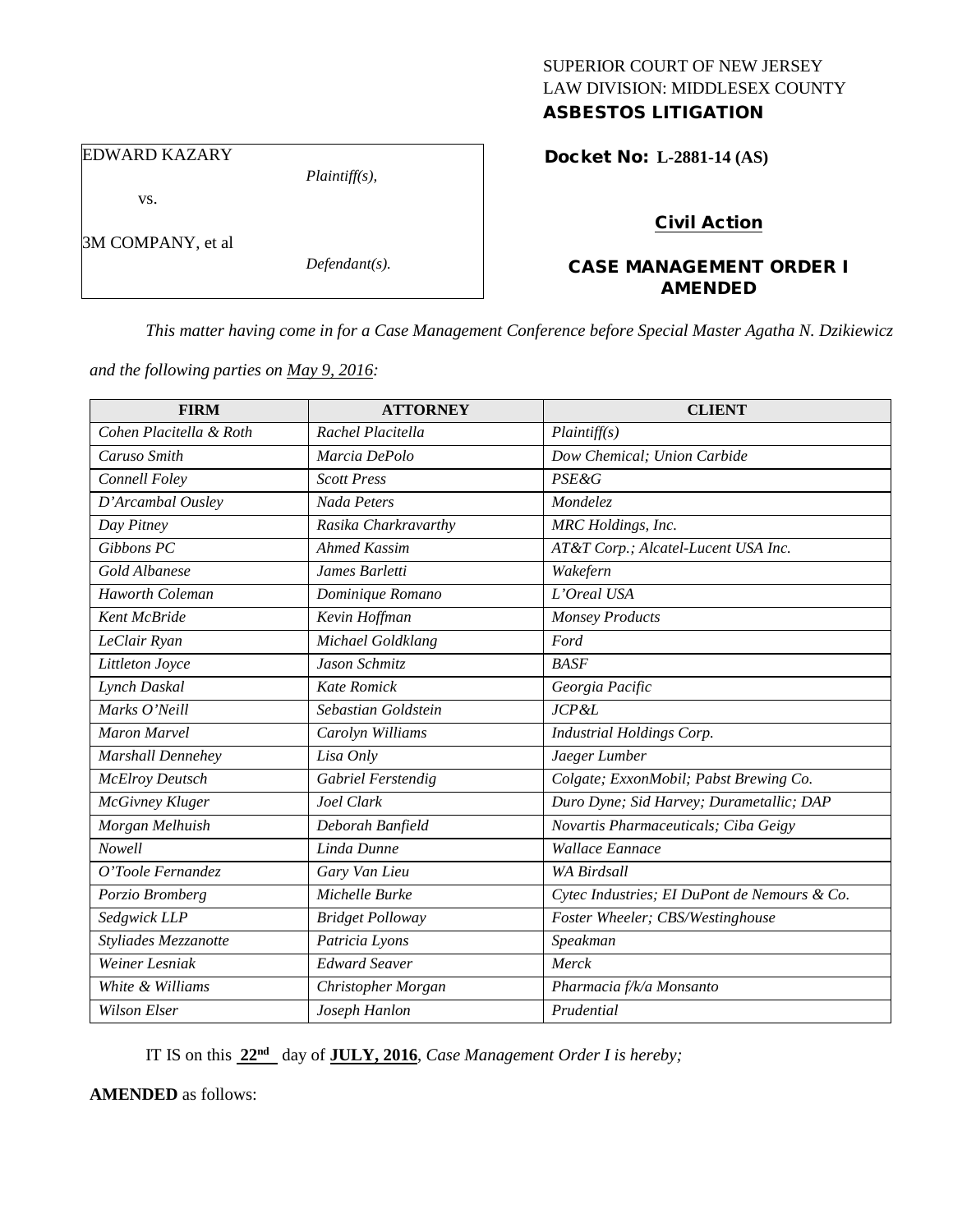Counsel receiving this Order through computerized electronic medium (E-Mail) shall be deemed by the court to have received a copy of the filed original court document. Any document served pursuant to this Order shall be deemed to be served by mail pursuant to *R*.1:5-2.

### **DISCOVERY**

| <b>July 22, 2016</b>   | Plaintiff shall propound supplemental interrogatories and document requests by this date.                                                                                                                   |
|------------------------|-------------------------------------------------------------------------------------------------------------------------------------------------------------------------------------------------------------|
| <b>August 22, 2016</b> | Defendants shall serve answers to supplemental interrogatories and document requests by this<br>date.                                                                                                       |
| <b>July 22, 2016</b>   | Defendants shall propound supplemental interrogatories and document requests by this date.                                                                                                                  |
| <b>August 22, 2016</b> | Plaintiff shall serve answers to supplemental interrogatories and document requests by this<br>date.                                                                                                        |
| September 16, 2016     | Plaintiff depositions shall be concluded by this date. Plaintiff's counsel shall contact the<br>Special Master within one week of this deadline if plaintiff depositions are not completed by<br>this date. |
| October 31, 2016       | Fact discovery, including depositions, shall be completed by this date. Plaintiff's counsel shall<br>contact the Special Master within one week of this deadline if all fact discovery is not<br>completed. |
| December 16, 2016      | Depositions of corporate representatives shall be completed by this date.                                                                                                                                   |

#### **EARLY SETTLEMENT**

- January 6, 2017 Settlement demands shall be served on all counsel and the Special Master by this date.
- February 8, 2017 @ 10:00am Early settlement conference. All defense counsel shall appear with authority to negotiate settlement and have a representative authorized to negotiate settlement available by phone. Any request to be excused from the settlement conference shall be made to the Special Master no later than 4:00pm of the day prior to the conference.

#### **SUMMARY JUDGMENT MOTION PRACTICE**

- February 3, 2017 Plaintiff's counsel shall advise, in writing, of intent not to oppose motions by this date.
- February 17, 2017 Summary judgment motions shall be filed no later than this date.
- March 17, 2017 Last return date for summary judgment motions.

#### **MEDICAL DEFENSE**

- September 9, 2016 Plaintiff shall serve medical expert reports by this date.
- April 28, 2017 Defendants shall identify its medical experts and serve medical reports, if any, by this date. **In addition, defendants shall notify plaintiff's counsel (as well as all counsel of record) of a joinder in an expert medical defense by this date.**

\_\_\_\_\_\_\_\_\_\_\_\_\_\_\_\_\_\_\_\_\_\_\_\_\_\_\_\_\_\_\_\_\_\_\_\_\_\_\_\_\_\_\_\_\_\_\_\_\_\_\_\_\_\_\_\_\_\_\_\_\_\_\_\_\_\_\_\_\_\_\_\_\_\_\_\_\_\_\_\_\_\_\_\_\_\_\_\_\_\_\_\_\_\_\_\_\_\_\_\_\_\_\_\_\_\_\_\_\_\_